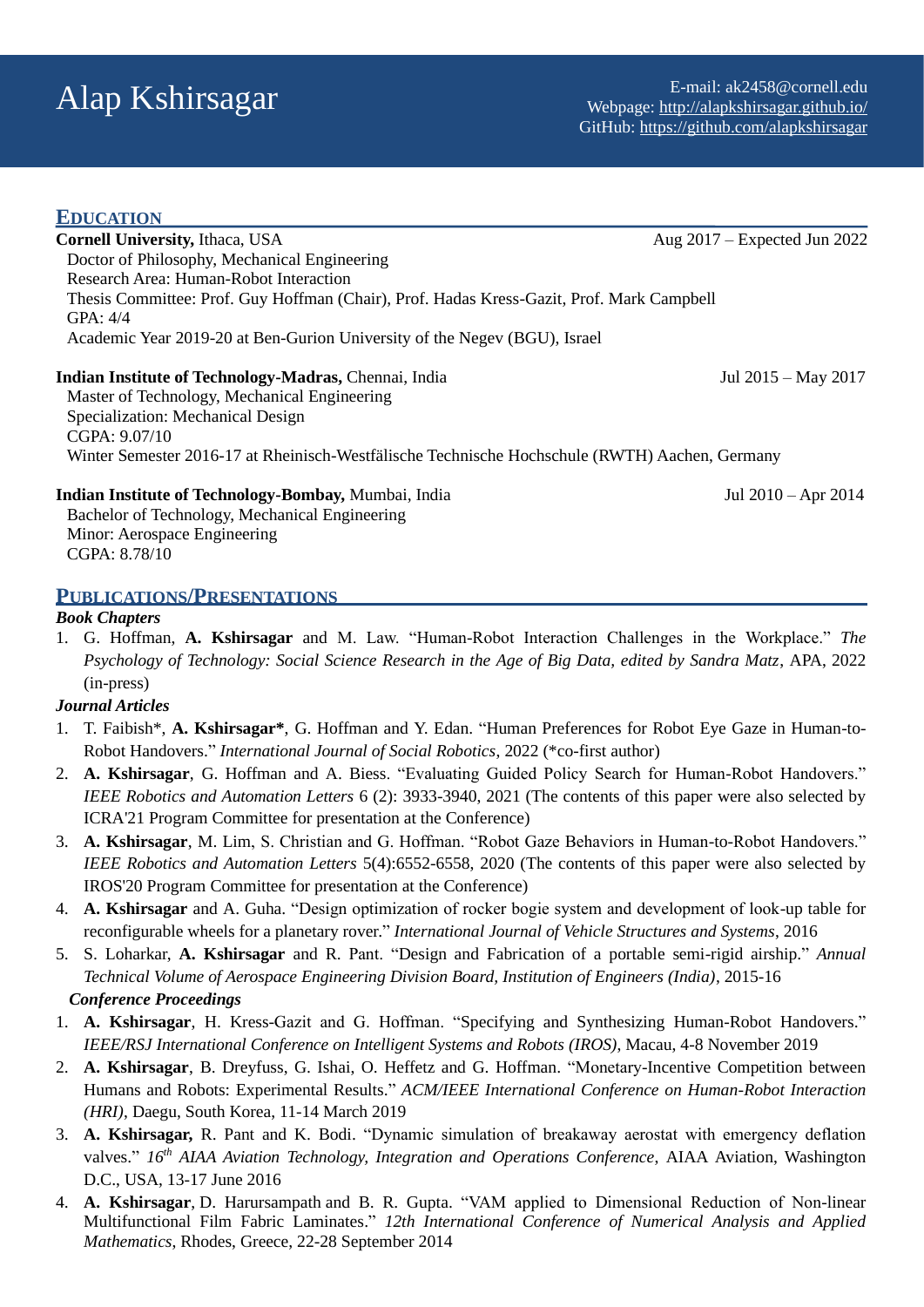5. **A. Kshirsagar**, A. Tejwani, V. Singh, G. Bhat, N. Singh, A. Yadav, A. Berlia, K. Saboo, U. Patil and S. Prasad. "Mechatronic Design, Fabrication and Analysis of a Small-Size Humanoid Robot-Parinat.", *International Conference on Design, Manufacturing and Mechatronics*, Pune, India, April 2014

```
Workshops/Late-breaking Reports
```
- 1. **A. Kshirsagar** and G. Hoffman. "Empowering Robots for Object Handovers." *ACM/IEEE International Conference on Human-Robot Interaction (HRI) - Pioneers Workshop*, Online, 7 March 2022
- 2. **A. Kshirsagar**, H. Kress-Gazit and G. Hoffman. "Human-Robot Handovers with Signal Temporal Logic Specifications." *IEEE International Conference on Robot and Human Interactive Communication*, New Delhi, India, 14-18 October 2019 (Best Late Breaking Report Award)
- 3. **A. Kshirsagar**, V. Sharma and R.S. Pant. "Design and Development of a Dismantable Semi Rigid Remotely Controlled Airship." *10th International Airship Convention and Exhibition*, Friedrichshafen, Germany, 16-18 April 2015
- 4. A. Rajagopal, P. Bende, S. Yadav, R. Agarwal and A. Sathawane, **A. Kshirsagar**, M.C. Hemanth, N. Kumar, P. Gatkine. "Design, Modelling and Control of a 6 Degrees of Freedom Robotic Arm with specific applications in Planetary Exploration Missions." *65th International Astronautical Congress*, Toronto, Canada, 29 September-3 October 2014

## **RESEARCH EXPERIENCE**

| <b>Graduate Research Assistant, Cornell University, USA</b> | Aug $2017$ – Present |
|-------------------------------------------------------------|----------------------|
| - Bimanual Human-Human and Human-Robot handovers            |                      |

PI: Prof. Guy Hoffman (Cornell)

Developing human motion models and robot controllers for bimanual handovers in a shelving task

*Gaze Behaviours in Human-Human and Human-Robot Handovers*

PI: Prof. Guy Hoffman (Cornell), Prof. Yael Edan (BGU)

Investigated the gaze behaviors of receivers in human-to-human and human-to-robot handovers

*Specifying and Synthesizing Human-Robot Handovers*

PIs: Prof. Guy Hoffman (Cornell), Prof. Hadas-Kress Gazit (Cornell)

Proposed a robot controller for human-robot handovers with formal specifications written in STL

*Interactive Fabrication with Augmented Reality and a Robotic 3D Printer*

PIs: Dr. Huaishu Peng (Cornell), Prof. François Guimbretière (Cornell), Prof. Guy Hoffman (Cornell) Conducted a user study of an interactive fabrication system with an augmented reality CAD editor and a robotic arm 3D printer

- *Economic Decision Making with a Robot*
	- PIs: Prof. Guy Hoffman (Cornell), Prof. Ori Heffetz (Cornell and HUJI)

Conducted user studies of human decision making in the presence of robots when there are monetary rewards at stake

## **Visiting Doctoral Researcher, BGU, Israel** Oct 2019 – Aug 2020

*Guided Policy Search for Human-Robot Handovers*

PIs: Dr. Armin Biess (BGU-Israel), Prof. Guy Hoffman (Cornell) Evaluated controllers learnt with Guided Policy Search for human-robot handovers in MuJoCo and with physical Franka-Emika Panda robot

## **Master's thesis, RWTH Aachen, Germany and IIT Madras, India** Aug 2016 – May 2017

*iGPS based motion control of robotic manipulator using Robot Operating System (ROS)*

PIs: Univ.-Prof. Burkhard Corves (RWTH), Dr. Sourav Rakshit (IITM)

Devised algorithms for accurate control of robotic manipulators using indoor GPS (iGPS) feedback and tested them in Gazebo and on physical UR-5 robot

## **Visiting Student Researcher, University of California Berkeley, USA** May 2016 – Jul 2016

- *Robotic manipulation of deformable objects*
	- PI: Prof. Masayoshi Tomizuka (UCB)

Developed simulation of 1-D deformable object manipulation tasks by industrial robots FANUC LRmate200iD, using Remote Application Programming Interface (API) between V-REP and MATLAB

#### **Junior Research Fellow, IIT Bombay, India** Sep 2014 – Jun 2015

*Trajectory simulation of breakaway aerostat*

PI: Prof. Rajkumar Pant (IITB)

Developed MATLAB simulations of ascent and descent trajectory of a tethered aerostat after accidental tether breakage, to predict performance of payload recovery device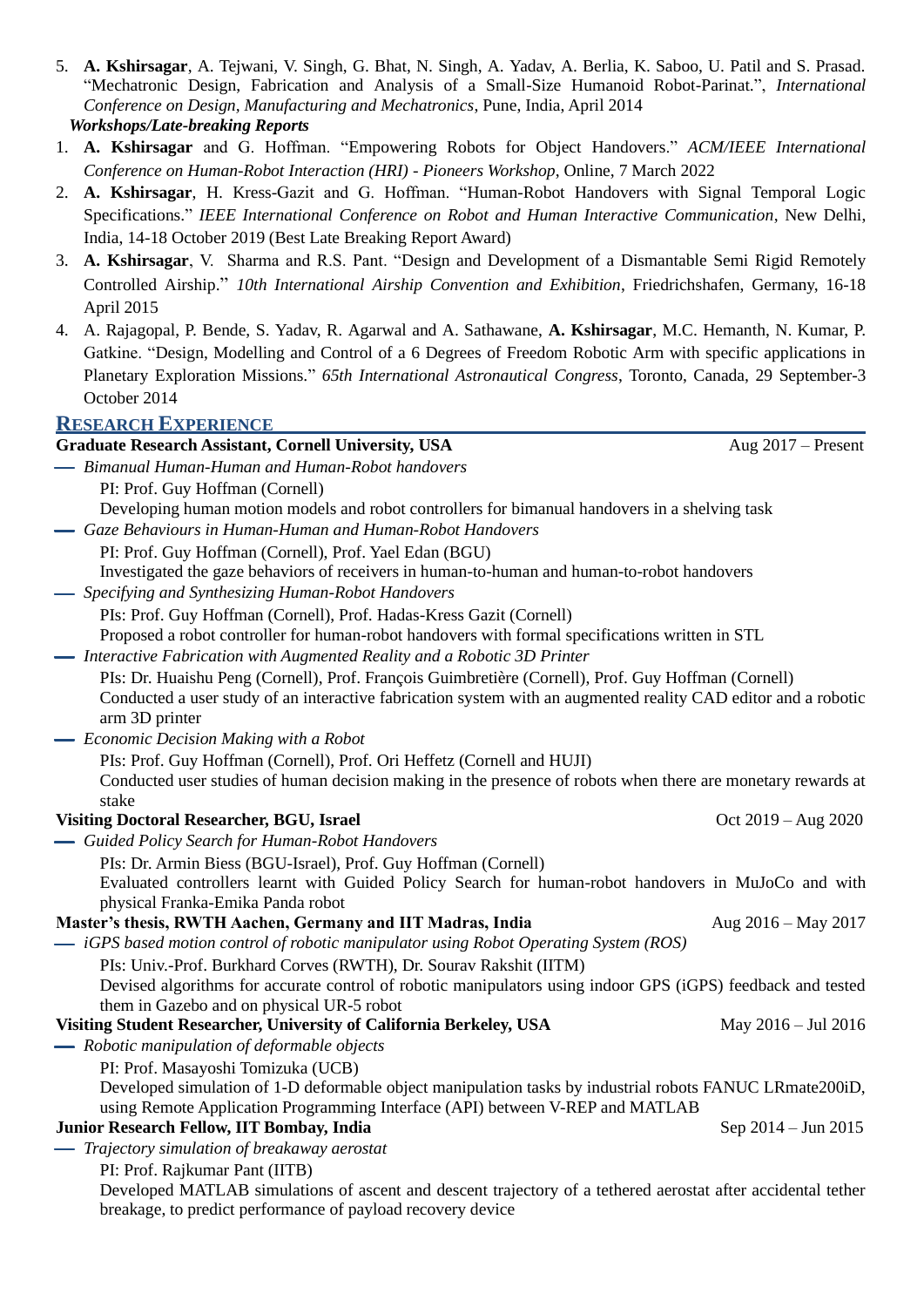| - Design and development of a dismantle-able semi rigid airship                                                                                                                |                         |
|--------------------------------------------------------------------------------------------------------------------------------------------------------------------------------|-------------------------|
| PI: Prof. Rajkumar Pant (IITB)                                                                                                                                                 |                         |
| Built a prototype of remotely controlled semi-rigid airship with a dismantle-able frame to provide structural                                                                  |                         |
| strength and ability to mount propulsion units on off-gondola locations                                                                                                        |                         |
| <b>B.Tech. Project, IIT Bombay, India</b>                                                                                                                                      | Aug $2013 -$ Apr $2014$ |
| - Design Optimization and Motion Dynamics of Mobility System for Mars Rover                                                                                                    |                         |
| PI: Prof. Anirban Guha (IITB)                                                                                                                                                  |                         |
| Analysed the effect of wheel dimensions on mobility performance of rocker bogie system and devised look-up                                                                     |                         |
| tables for autonomous reconfiguration of wheel dimensions                                                                                                                      |                         |
| Summer Research Internship, IISc Bangalore, India                                                                                                                              | May $2013 -$ Jul 2013   |
| - VAM based modelling of Film-Fabric Laminates                                                                                                                                 |                         |
| PI: Prof. Dineshkumar Harursampath (IISc)                                                                                                                                      |                         |
| Developed asymptotically correct constitutive model of multi-layered film-fabric laminates with potential<br>application in reliable design of High-Altitude Airship envelopes |                         |
| <b>Student Investigator, IIT Bombay, India</b>                                                                                                                                 | Jan 2012 - Nov 2013     |
| - Design of Fabric Cutting Machine for Mat-making Handlooms                                                                                                                    |                         |
| PI: Prof. Suhas Joshi (IITB)                                                                                                                                                   |                         |
| Designed and tested various prototypes of human powered as well as electric fabric cutting machine to increase                                                                 |                         |
| the productivity of mat-making handlooms operated by visually challenged people                                                                                                |                         |
|                                                                                                                                                                                |                         |
| <b>STUDENT TEAM PROJECTS</b>                                                                                                                                                   |                         |
| Mars Rover Team, IIT Bombay, India                                                                                                                                             | Feb 2013 - May 2014     |
| • Led the 10-member Mechanical sub-system                                                                                                                                      |                         |
| · Designed and manufactured rover's mobility system as well as robotic arm to accomplish various mission                                                                       |                         |
| objectives like astronaut assistance, sample collection, equipment servicing and terrain traversing                                                                            |                         |
| · Participated in Arkaroola Mars Robot Challenge-2014, a 14-day expedition organized by Mars Society Australia                                                                 |                         |
| and Saber Astronautics in Arkaroola Wilderness Sanctuary, Australia                                                                                                            |                         |
| 'Parinat' - Bipedal Robot Team, IIT Bombay, India                                                                                                                              | Sep 2012 – May 2014     |
| • Led the 12-member Mechanical sub-system                                                                                                                                      |                         |
| • Conceptualized and built a small size humanoid robot with 12 degrees of freedom                                                                                              |                         |
|                                                                                                                                                                                |                         |
| <b>TEACHING/MENTORING EXPERIENCE</b>                                                                                                                                           |                         |
| <b>Teaching Assistant</b>                                                                                                                                                      |                         |
| - Mechanical Synthesis, Cornell University                                                                                                                                     | Jan $2021 - May 2021$   |
| Instructor: Prof. Guy Hoffman                                                                                                                                                  |                         |
| Taught two topics in the course, supervised team of 15 UG teaching assistants, helped in preparing assignments                                                                 |                         |
| and demonstration kits, assisted in grading                                                                                                                                    |                         |
|                                                                                                                                                                                |                         |

*Human-Robot Interaction: Algorithms and Experiments, Cornell University* Aug 2018 – Dec 2018 Instructor: Prof. Guy Hoffman Helped prepare assignments and exams, held office hours, graded assignments

# **Training in Teaching**

| — Course Design Workshop, Center for Teaching Innovation, Cornell University | Jan $2021 - May 2021$   |
|------------------------------------------------------------------------------|-------------------------|
| - Theatre Techniques in Teaching, Cornell University                         | Jan 2018 – May 2018     |
| <b>Mentored Students in Research</b>                                         |                         |
| Tair Faibish (MSc, Industrial Engineering, BGU)                              | Jan $2020 - Dec 2021$   |
| Rahul Kumar Ravi (MS, Mechanical Engineering, Cornell)                       | Jan $2021 - Dec 2021$   |
| Jordana Socher (BS, Computer Science, Cornell)                               | Mar $2021 - Dec 2021$   |
| David Bruk-Rodriguez (BS, Biomedical Engineering, Cornell)                   | Mar $2021 - Dec 2021$   |
| Raphael Fortuna (BS, Electrical Engineering, Cornell)                        | Sep $2021 - Dec 2021$   |
| Sophie Keller (BS, Computer Science, Cornell)                                | Sep $2021 - Dec 2021$   |
| Cole Dawson (BS, Mechanical Engineering, Cornell)                            | Mar $2021 -$ May 2021   |
| Mohammad Ali Moghaddasi (BS, Mechanical, Cornell)                            | Mar $2021 -$ May $2021$ |
| Melanie Lim (MEng, Systems Engineering, Cornell)                             | Apr $2019 -$ Apr $2020$ |
| Shemar Christian (BS, Mechanical Engineering, Cornell)                       | Apr $2019 -$ Apr $2020$ |
| Julie Katz (MPS, Information Science, Cornell)                               | Feb 2019 – May 2019     |
| Song Ye (MPS, Information Science, Cornell)                                  | Feb 2019 – May 2019     |
| Lucia Gomez (BS, Computer Science, Cornell)                                  | Sep 2018 – Dec 2018     |
|                                                                              |                         |